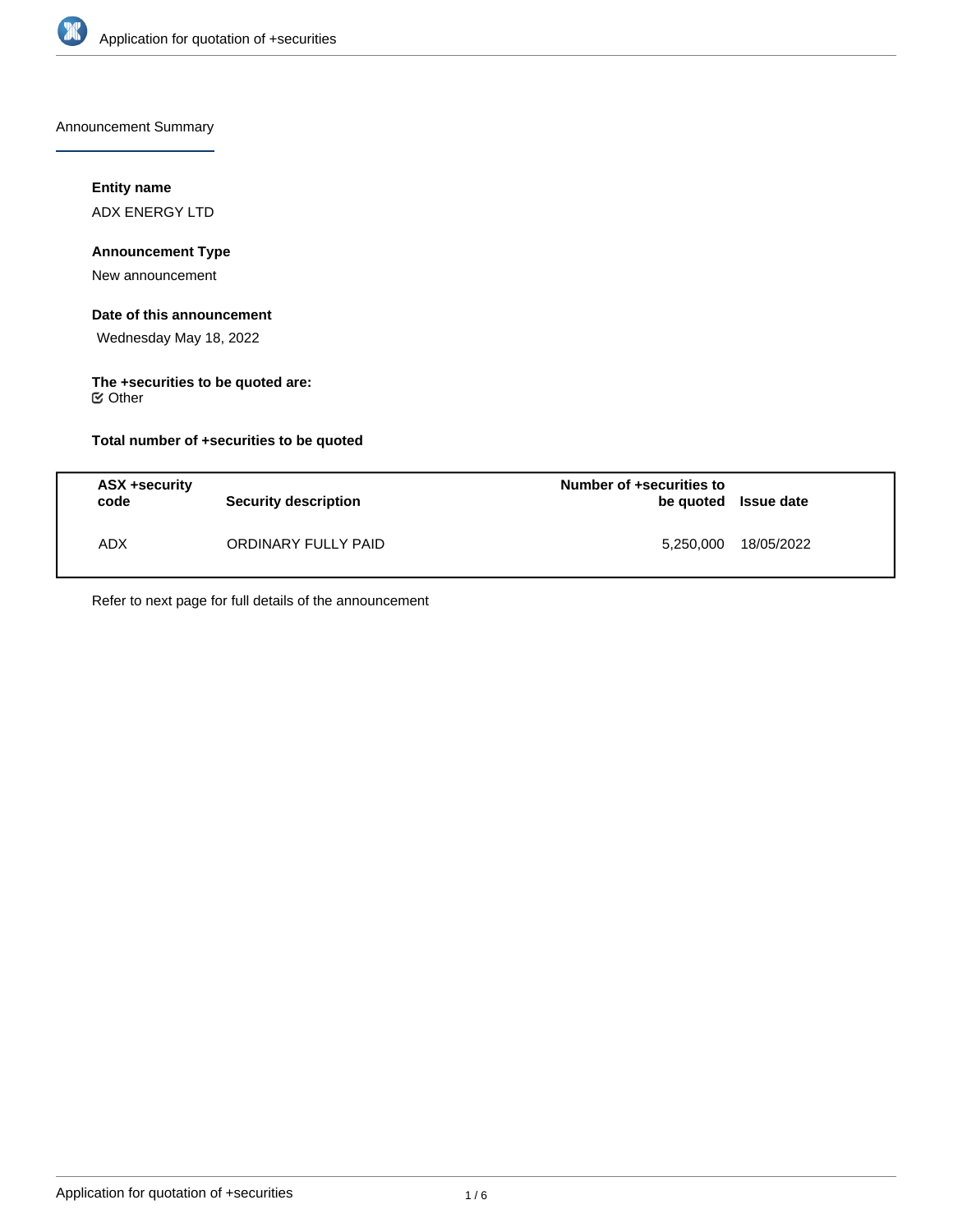

Part 1 - Entity and announcement details

# **1.1 Name of entity**

ADX ENERGY LTD

We (the entity named above) apply for +quotation of the following +securities and agree to the matters set out in Appendix 2A of the ASX Listing Rules.

**1.2 Registered number type** ABN

**Registration number** 50009058646

**1.3 ASX issuer code** ADX

**1.4 The announcement is**

New announcement

## **1.5 Date of this announcement**

18/5/2022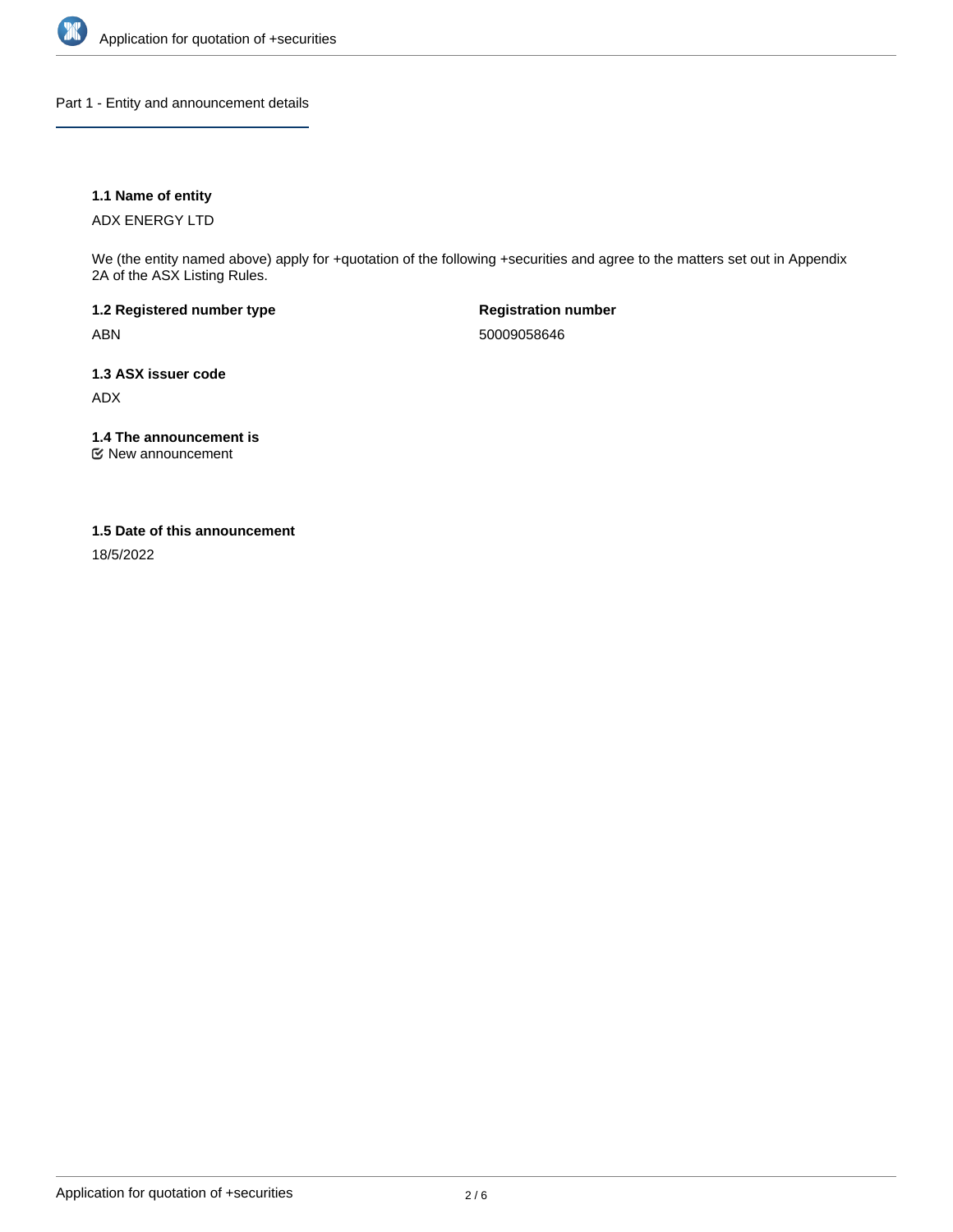

Part 2 - Type of Issue

**2.1 The +securities to be quoted are:**

Other

- **2.2 The +securities to be quoted are:**
- Additional +securities in a class that is already quoted on ASX ("existing class")

**2.3c Have these +securities been offered under a +disclosure document or +PDS?** No

**2.3d Please provide any further information needed to understand the circumstances in which you are applying to have these +securities quoted on ASX, including why the issue of the +securities has not been previously announced to the market in an Appendix 3B**

Issued for investor relations services

**2.4 Any on-sale of the +securities to be quoted within 12 months of their date of issue will comply with the secondary sale provisions in sections 707(3) and 1012C(6) of the Corporations Act by virtue of:** The publication of a cleansing notice under section 708A(5), 708AA(2)(f), 1012DA(5) or 1012DAA(2)(f)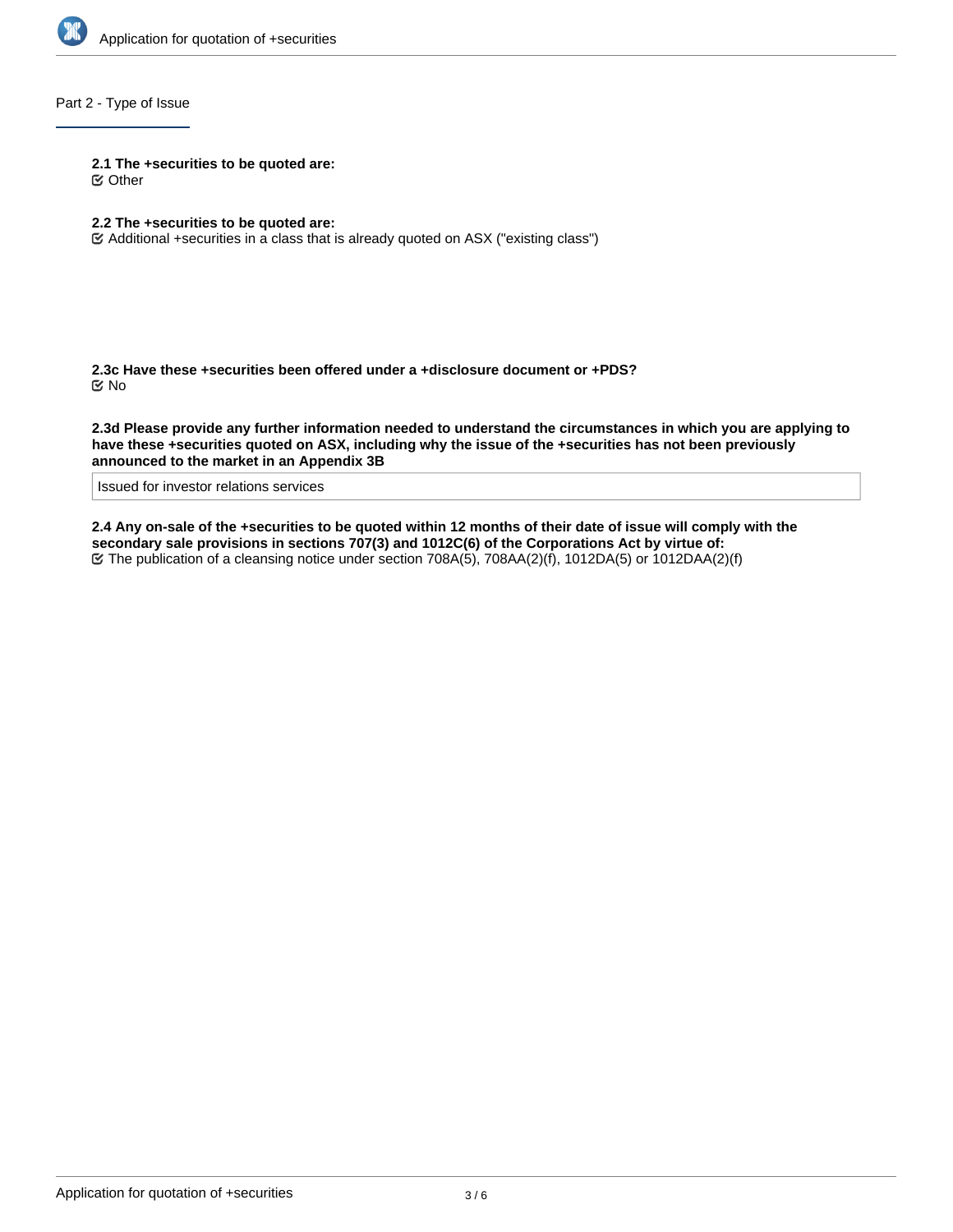

Part 3B - number and type of +securities to be quoted (existing class) where issue has not previously been notified to ASX in an

Appendix 3B

## **Additional +securities to be quoted in an existing class**

**ASX +security code and description** ADX : ORDINARY FULLY PAID

### **Issue date**

18/5/2022

**Will the +securities to be quoted rank equally in all respects from their issue date with the existing issued +securities in that class?** Yes

Issue details

**Number of +securities to be quoted**

5,250,000

**Are the +securities being issued for a cash consideration?** No

**Please describe the consideration being provided for the +securities**

For investor relations services

**Please provide an estimate (in AUD) of the value of the consideration being provided per +security for the +securities to be quoted**

0.008000

**Any other information the entity wishes to provide about the +securities to be quoted**

## **The purpose(s) for which the entity is issuing the securities**

To pay for services rendered

#### **Please provide additional details**

For investor relations services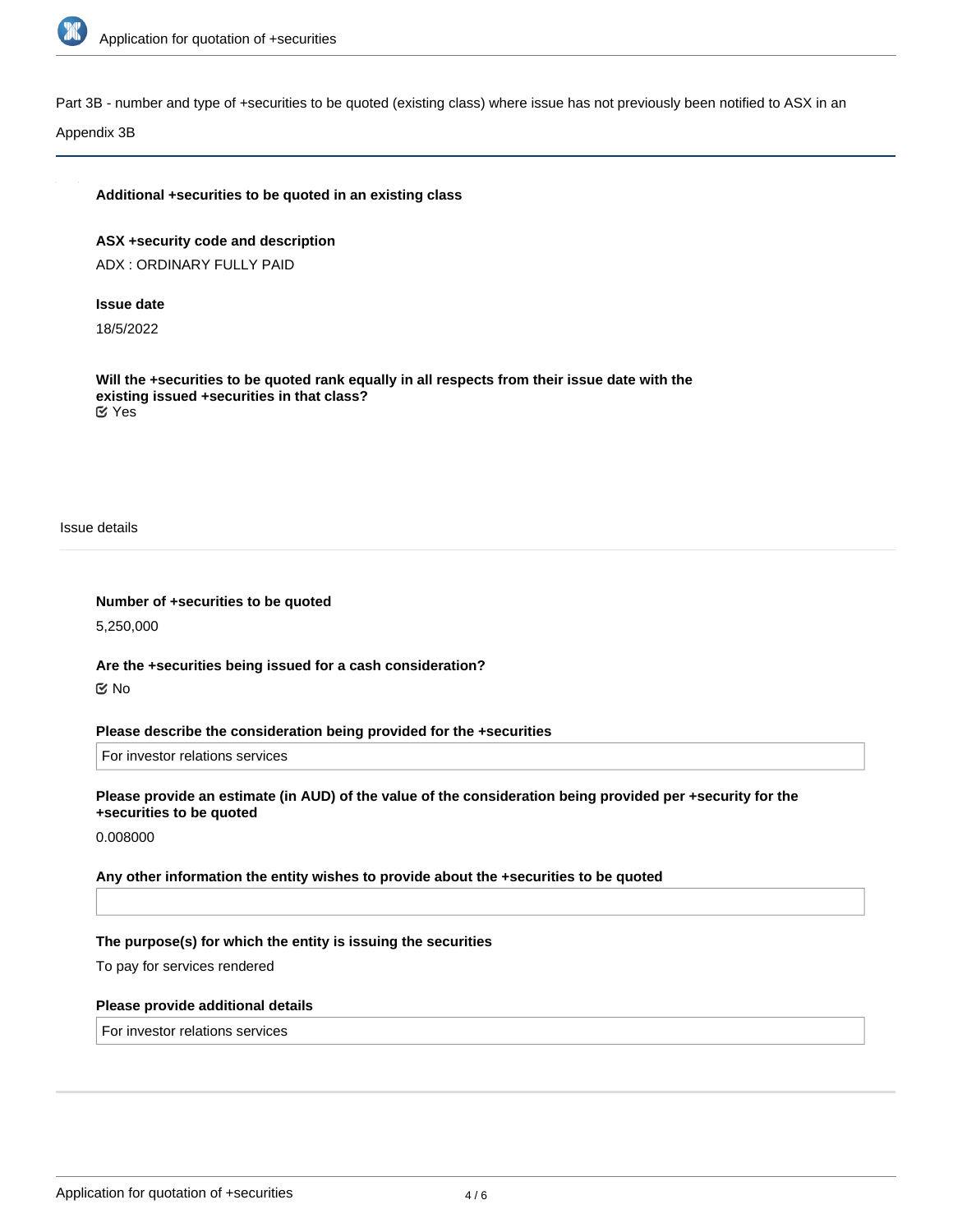

Part 4 - Issued capital following quotation

**Following the quotation of the +securities the subject of this application, the issued capital of the entity will comprise:**

**(A discrepancy in these figures compared to your own may be due to a matter of timing if there is more than one application for quotation/issuance currently with ASX for processing.)**

**4.1 Quoted +securities (total number of each +class of +securities quoted on ASX following the +quotation of the +securities subject of this application)**

| ASX +security code and description | Total number of<br>+securities on issue |  |
|------------------------------------|-----------------------------------------|--|
| ADX : ORDINARY FULLY PAID          | 3,051,162,004                           |  |

**4.2 Unquoted +securities (total number of each +class of +securities issued but not quoted on ASX)**

| ASX +security code and description            | <b>Total number of</b><br>+securities on issue |
|-----------------------------------------------|------------------------------------------------|
| ADXAR: OPTION EXPIRING 30-JUN-2022 EX \$0.015 | 146,737,500                                    |
| ADXAH: OPTION EXPIRING 31-OCT-2024 EX NIL     | 5,116,071                                      |
| ADXAG: OPTION EXPIRING 31-JUL-2024 EX NIL     | 6,078,125                                      |
| ADXAF: OPTION EXPIRING 26-JUN-2024 EX NIL     | 6,000,000                                      |
| ADXAO: OPTION EXPIRING 31-JUL-2025 EX NIL     | 2,456,250                                      |
| ADXAL : OPTION EXPIRING 26-MAY-2022 EX \$0.01 | 67,500,020                                     |
| ADXAM: OPTION EXPIRING 26-NOV-2023 EX \$0.01  | 67,500,020                                     |
| ADXAQ: OPTION EXPIRING 31-OCT-2025 EX NIL     | 3,294,642                                      |
| ADXAS: OPTION EXPIRING 31-JAN-2026 EX \$NIL   | 1,857,954                                      |
| ADXAK: OPTION EXPIRING 31-JAN-2025 EX NIL     | 7,250,000                                      |
| ADXAN: OPTION EXPIRING 31-MAY-2025 EX NIL     | 3,145,833                                      |